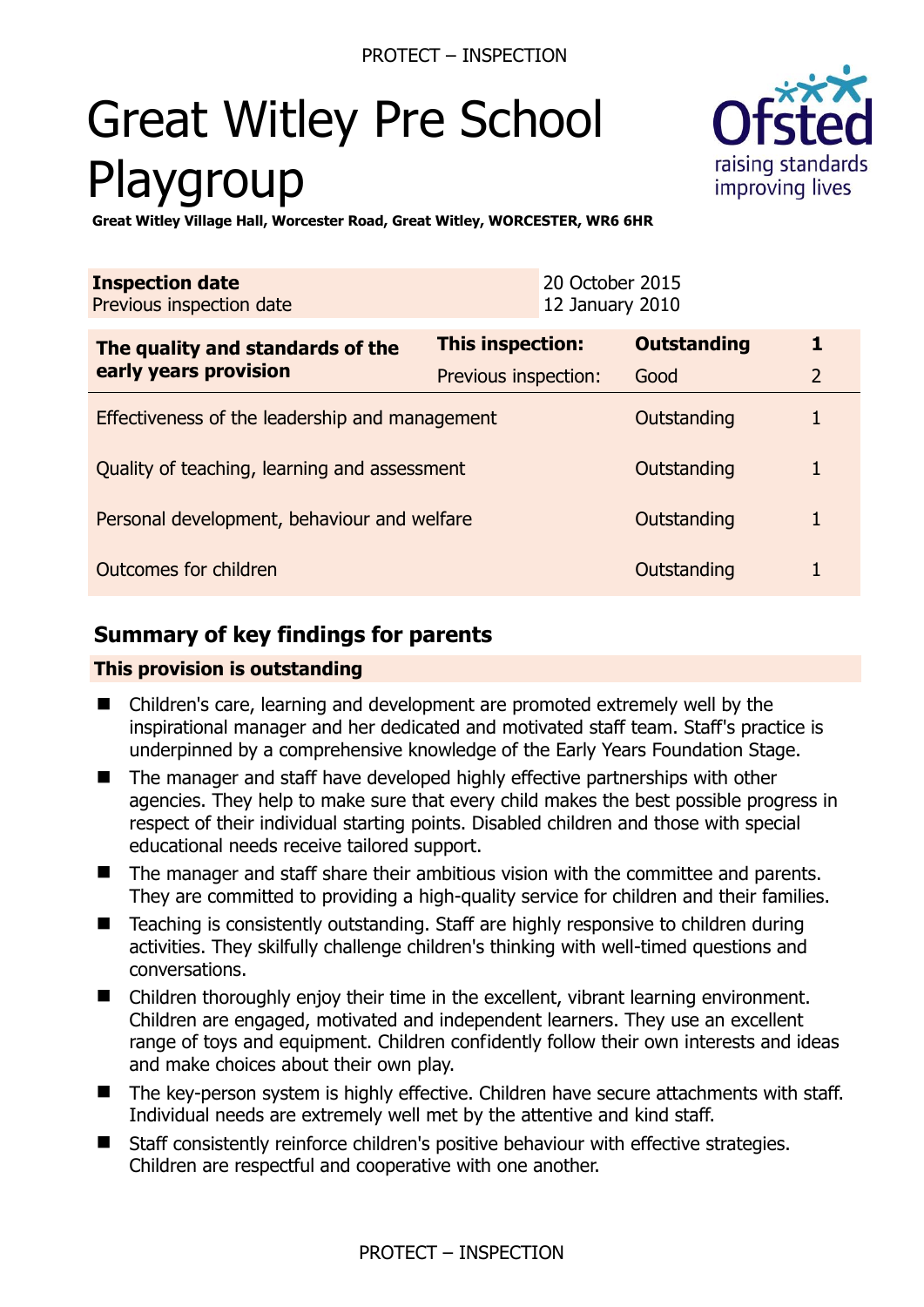PROTECT – INSPECTION

## **What the setting needs to do to improve further**

## **To further improve the quality of the early years provision the provider should:**

■ develop the already successful strategies to engage parents and further enhance their involvement in their children's learning in the pre-school.

## **Inspection activities**

- $\blacksquare$  The inspector observed the quality of teaching during activities indoors and outdoors, and assessed the impact this has on children's learning.
- The inspector completed a joint observation with the pre-school manager.
- The inspector held a meeting with the pre-school manager. She looked at relevant documentation, such as the pre-school's self-evaluation and evidence of the suitability of staff working in the pre-school.
- The inspector spoke to a small selection of parents during the inspection and took account of their views.

#### **Inspector**

Susan Cother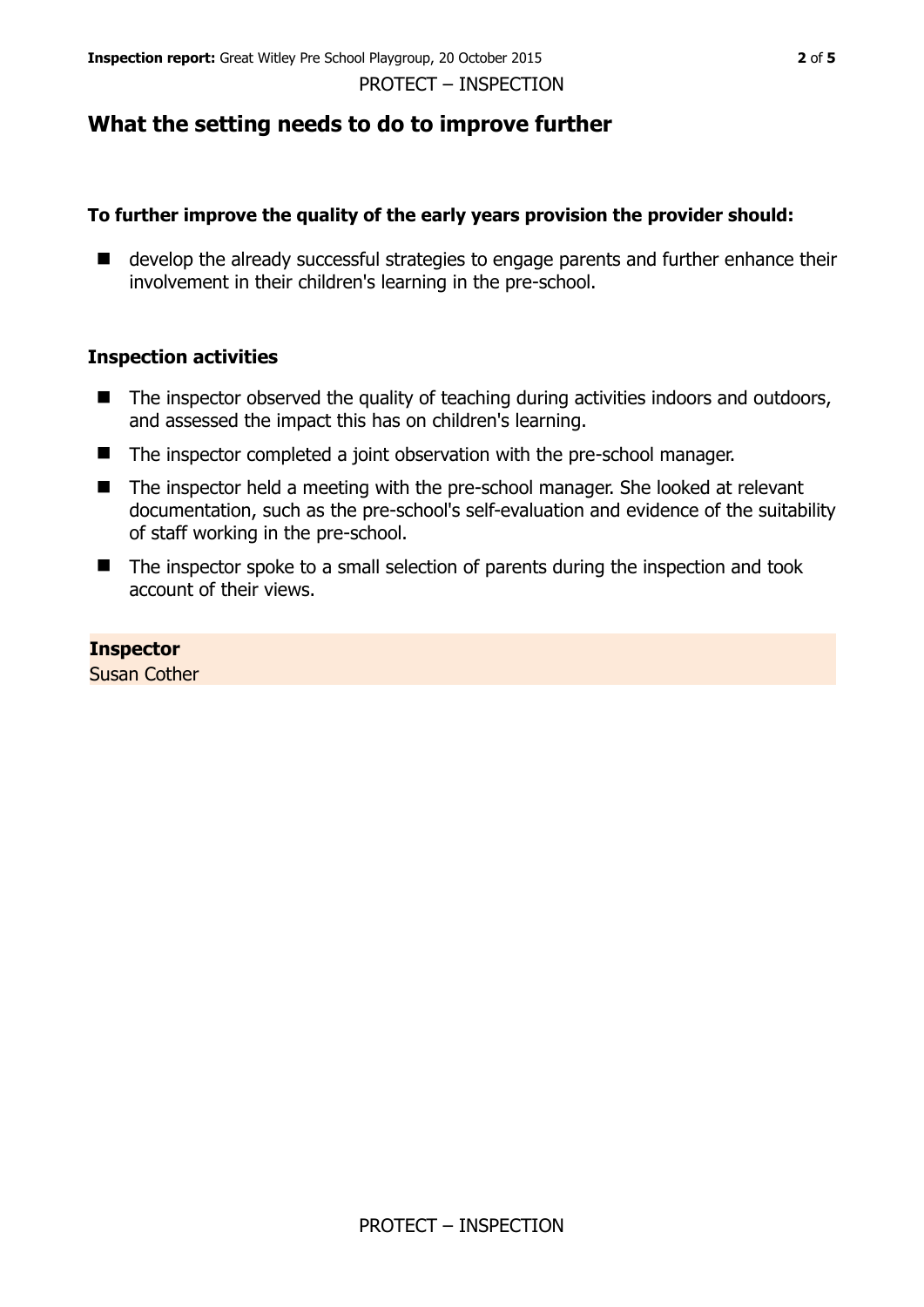PROTECT – INSPECTION

## **Inspection findings**

## **Effectiveness of the leadership and management is outstanding**

The manager, staff and committee are highly effective in implementing all requirements well. The impact of their rigorous self-evaluation and commitment to continuous improvement can be seen throughout the pre-school. The manager is extremely efficient and uses well-organised policies and procedures to make sure that children's welfare is actively promoted. The arrangements for safeguarding are effective. The manager and staff have a thorough understanding of local safeguarding procedures. They know what actions to take if they have concerns about a child's welfare. All staff fully understand their roles and responsibilities. The manager makes excellent use of staff supervision and appraisal systems to monitor their practice. Together, they identify opportunities for training and development. Regular staff meetings provide opportunities for them to review and share their excellent teaching practice with each other.

## **Quality of teaching, learning and assessment is outstanding**

Staff know the children exceptionally well. Observations and accurate assessment systems are used to monitor individual's progress. Any gaps in learning are quickly identified and addressed. Staff use their expert knowledge to plan exciting and challenging experiences. They pay attention to detail as they watch and listen to children during interactions. Activities are carefully linked to each child's stage of development. Children enjoy an excellent range of adult-led and child-initiated activities. Staff skilfully involve themselves in children's play. Children are continually challenged as staff help them develop and test out their own ideas. For example, children enjoy building with large blocks to create simple structures, then knocking them down. Staff use exactly the right questions to encourage children's problem-solving skills. Mathematics and literacy are threaded through activities.

## **Personal development, behaviour and welfare are outstanding**

Children flourish in the caring and nurturing environment. There are established partnerships between the pre-school, parents and the local school. Staff work with parents to plan effectively for children's individual care, learning and development needs. However, there is room to further develop strategies to engage parents and further enhance their involvement in their children's learning in the pre-school. Children are learning to be independent. For example, staff encourage them to butter their own toast at the snack table and to put on their own coats. Staff are extremely perceptive and understand how to support individual children's emotional well-being. Staff are excellent role models. They speak to children in a calm and consistent manner. Children receive appropriate praise and encouragement and learn to be self-confident and successful learners. Children enjoy an excellent range of resources indoors and outdoors. Inspiring activities provide children with a wealth of opportunities to be physically active and enjoy fresh air. They learn about nature and the world around them.

## **Outcomes for children are outstanding**

All children make excellent progress. Children are extremely well prepared for their next stage in learning or their move to school.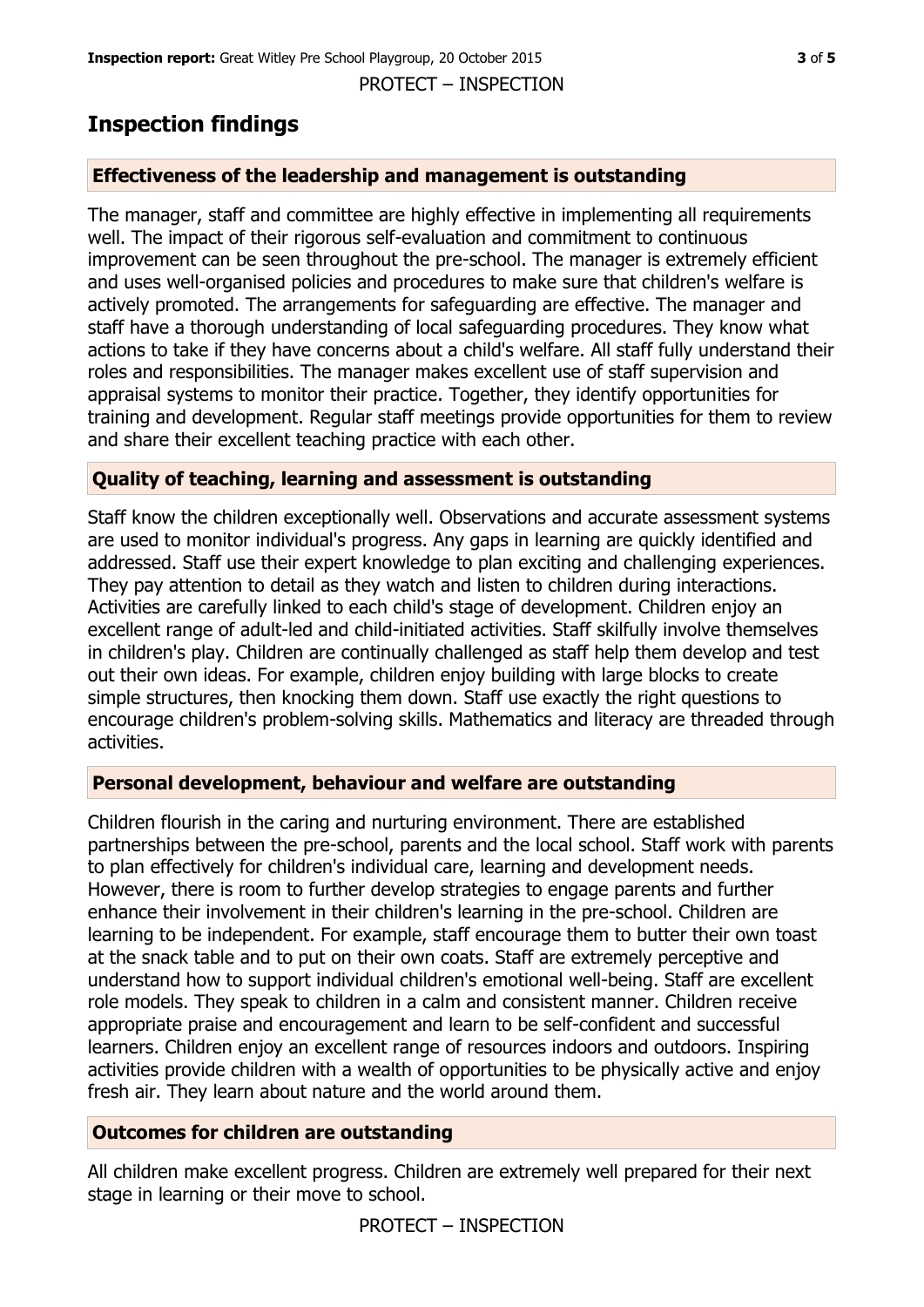## **Setting details**

| Unique reference number       | EY396447                          |
|-------------------------------|-----------------------------------|
| <b>Local authority</b>        | Worcestershire                    |
| <b>Inspection number</b>      | 859795                            |
| <b>Type of provision</b>      | Full-time provision               |
| Day care type                 | Childcare - Non-Domestic          |
| Age range of children         | $2 - 5$                           |
| <b>Total number of places</b> | 24                                |
| Number of children on roll    | 27                                |
| <b>Name of provider</b>       | Great Witley Pre-School Committee |
| Date of previous inspection   | 12 January 2010                   |
| <b>Telephone number</b>       | 07896 259916                      |

Great Witley Pre School Playgroup was registered again in 2009. The pre-school employs nine members of childcare staff. Of these, one holds an appropriate early years qualification at level 2, four at level 3 and two have Qualified Teacher Status. The Preschool opens from 9am to 3pm on Mondays, Tuesdays and Thursdays, and on Fridays from 9am to 12 noon, term time. The pre-school provides funded early education for two-, three- and four-year-old children. The pre-school supports disabled children and those with special educational needs.

This inspection was carried out by Ofsted under sections 49 and 50 of the Childcare Act 2006 on the quality and standards of provision that is registered on the Early Years Register. The registered person must ensure that this provision complies with the statutory framework for children's learning, development and care, known as the Early Years Foundation Stage.

Any complaints about the inspection or the report should be made following the procedures set out in the guidance 'Complaints procedure: raising concerns and making complaints about Ofsted', which is available from Ofsted's website: www.gov.uk/government/organisations/ofsted. If you would like Ofsted to send you a copy of the guidance, please telephone 0300 123 4234, or email enquiries@ofsted.gov.uk.